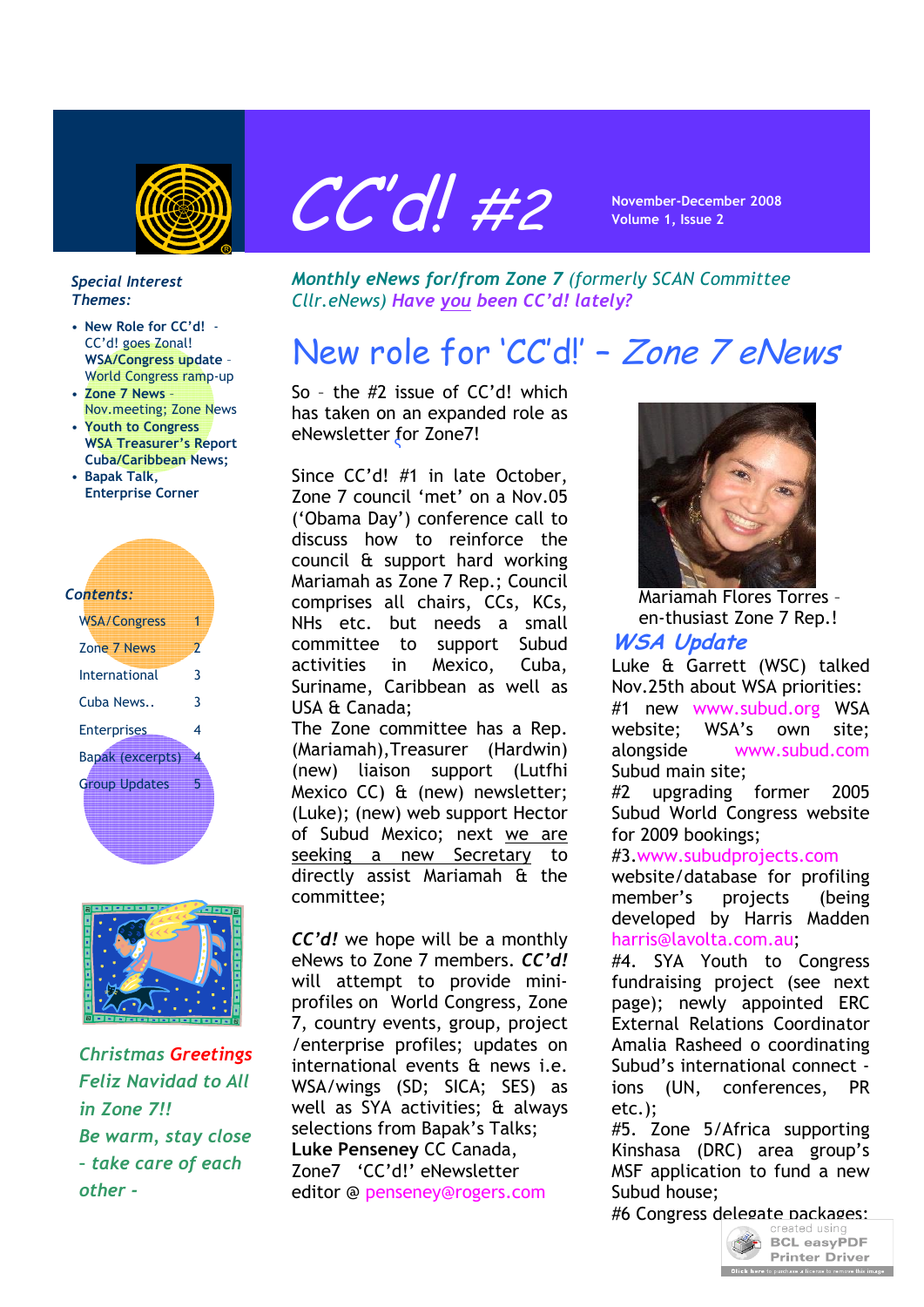### **Page 2 of 5** *CC'd!*





 *(partial) Zone 7 Council July 2008, Amanecer, Colombia*

*"Why do we need a Kedjiwaan/Committee Councillors ?"* 

*Bapak appointed kedjiwaan (KC) & organisasi (committee - CC) councillors to guide/support the inner/outer affairs of our worldwide Subud organization* 

*–*

*"..The kejiwaan councillors relate directly with other zonal national helpers & the international helpers. In a similar fashion, the committee councillor is an active facilitator between the national council & the zone representative".*  WSA 2008



*Zone 7 country chairs @ Amanecer Zone 7 meeting*

# **Zone 7** (Canada, Cuba, Mexico; Suriname; USA,)

#### **Zone 7 organization:**

- **Zone 7 organization Nov.05 conference call** with Mexico chair + Canada & Mexico CCs/KCs was a success in rebuilding the Zone 7 committee;
- Addressed the need for a stronger Zone 7 committee to  $\bullet$ support Mariamah; Grace (Canada) & Mariamah (Mexico) will approach secretarial candidates: Hector (Mexico) will assist with website; Luke (Canada) to edit CC'd! as new Zone 7 eNewsletter; Lutfhi (Mexico) will assist in Cuba liaison); Mariamah/Lutfhi + new secretary will translate CC'd! All members need to know the Zone 7 committee is needed for communications; project/enterprise support, emergencies like Hurricanes Ike/Gustav in Cuba; supporting new Subud members/groups recently in Mexico; Cuba; Jamaica; Trinidad & Suriname;

#### **Zone 7 Treasurer's Update:**

- Zone 7 treasurer Hardwin Blanchard & Mariamah will present the actual versus 2007, 2008 budget @ the December 2008;
- Hardwin reported that we have \$3200 in the bank; with \$1000 allocated to Subud Cuba; the balance under \$3000 budgeted for World . Congress expenses;
- Hardwin Blanchard @ hblanchard@hawaii.rr.com

#### **Zone 7 Latihan**

 There was a Zone 7 Council latihan in support of Mariamah with Grace (Canada). Shoshonah (USA); & other women Nov.  $12^{th}$ :

#### **Zone 7 Projects**

- Luke & Mariamah will be introducing **fundraising** @ an upcoming meeting;
- $\bullet$  Zone 7 enterprise update 2009 **send Profiles** to Luke c/o 'CC'd!'

#### **Youth to World Congress**

 WSA/ISC has arranged for MSF & GHF to pledge \$2 to match every \$1 raised by SYA youth to support (2) Subud youth from every group to attend World Congress 2010 up to \$30K; i.e. \$30K each for \$90K.total; **donations:**

# www.msubuhfoundation.org

Select *Youth Travel Fund* or *ISC*  under 'How to Donate';

#### **Zone 7 Secretary search**

• There is an urgent need for a new secretary who will support Mariamah; assist in translation; gather input from WSA/ national chairs & Zone 7 website & CC'd! eNewsletter; if there is anyone with suitable English/Spanish & administrative skills contact mariamahf@hotmail. com

#### **Zone 7 2009 Meeting**

 National chairs Reynold Bean (USA), Dave Hitchcock (Canada) & Mariamah (Zone 7 Rep.) will select a 2009 Zone 7 business-gathering; location mariamahf@hotmail.com

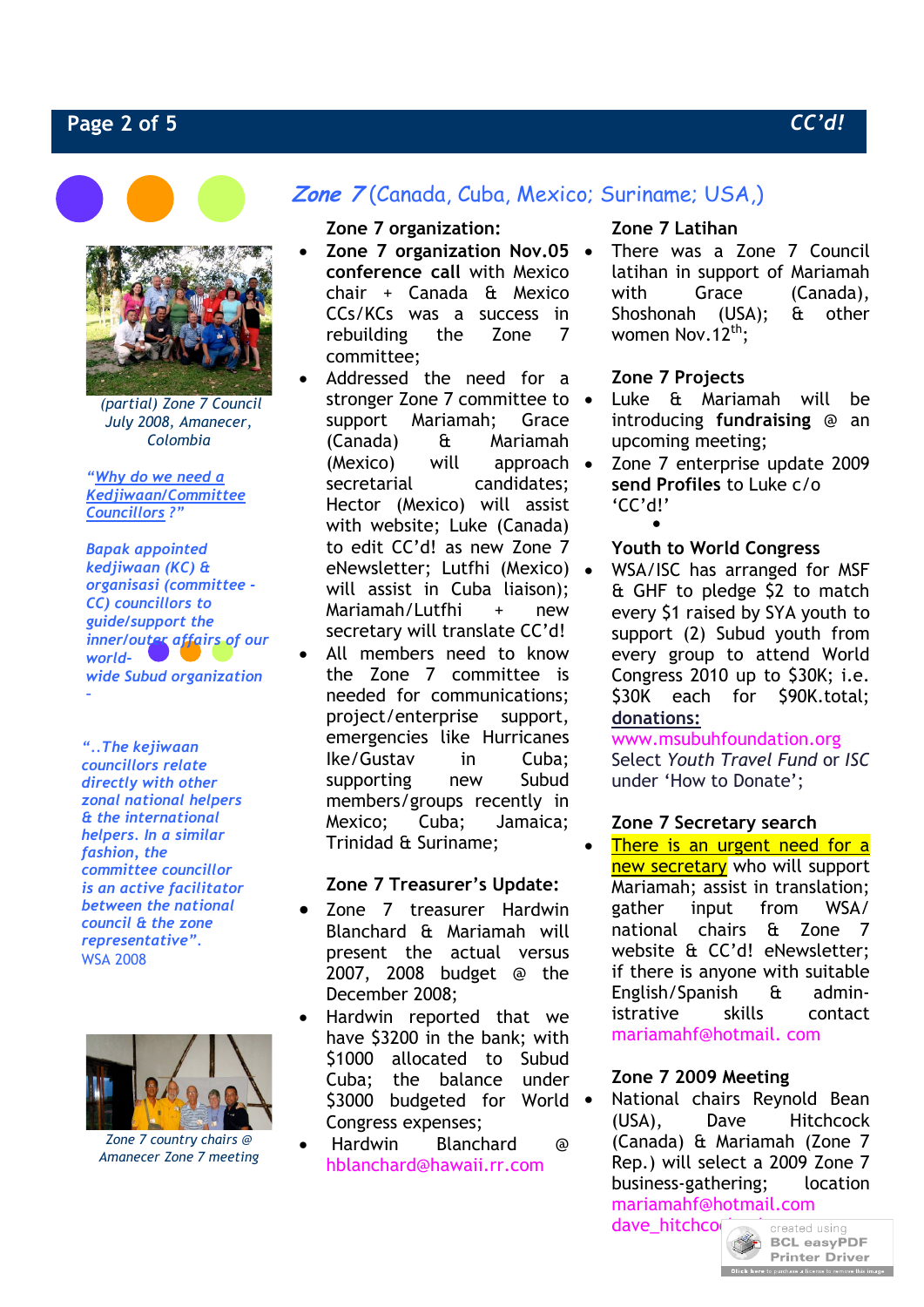# *International Reports..*

#### WSA Budget..

Simon Samuelsson WSA Treasurer Dear National Committees:

 "Thanks to an anonymous donation and other individual donations mainly from the transfer of proceeds from sale of PT S Widjojo the WSA financial situation has much improved in 2008. In early 2008 unrestricted funds stood at \$172,799 and @end of September \$430,142, an increase of about \$257,000.

A World Congress reserve of \$200,000 has been established from these unrestricted funds, which can be used for bridging congress related expenses. Once congress accounts are finalized in 2010, the remainder of the reserve fund can be released and used for other purposes.

- Other programs including WSA Care Support - former Almoners - SDIA, Youth, SICA, External Relations, Zone Support and Communications/Website) are within budget but unevenly distributed. Care Support, SICA, Communications/ Website will end the year above budget while others will most likely be below.
- Supporting Expenses for the whole year will come in above budget of about \$10,000 but will be below \$20,000. However, part of these are actually covering the first two months of 2009.
- For the whole year we forecast a surplus of \$40-50, 000 before exchange rate related items. As 2008 has seen big currency differences we may have to book exchange rate losses in the final annual accounts."
- Contact Samuel Simonsson @ simonsson@gmx.tm or Leonard van Willenswaard leonardvw@usahamulia.com for any further explanations.

#### Cuba News..

 $\blacksquare$ 

- completely<br>200,000 people homeless. In "Dear Luke: How are you my brother? Samuel reporting from Subud Cuba. **CC'd!** is asking **How is Cuba after Ike?** Well my dear brother, not after Ike, but after Gustav & Ike! Two category 4 hurricanes (Ike only 10 days after Gustav). In short, the general lost is estimated at about 9 Billion dollars; 400 000 houses damaged; 64,000 completely destroyed; our groups 8 members affected. in Camagüey who already have been assisted by SDIA. I will visit Camagüey early December and will report how everything is going on there with our groups. and the affected members. Love Samuel."
- Samuel from Cuba has sent the 2<sup>nd</sup> edition of Subud Voice in Spanish and continues this project, contact him for more details.





Dave & Helena Hitchcock 2008 Caribbean News..

 Hillary visited Jamaica, Trinidad, Tobago & Mexico. We have 7 members in Jamaica & Trinidad; Hilary did 4 openings. The Jamaica contact is still Joanna subudja@yahoo.com Trinidad contact is Stacy

Seecharan s.seecharan.1@alumni.n yu.edu Marcus Richmond in Bermuda is interested in organizing a Caribbean Subud gathering every couple of years if he can). lewisrichmond@northroc k.bm. Please make this contact information known so if anyone makes a Caribbean trip they can contact them and do Latihan. Thanks to Hillary for his time and hard work in the Caribbean & for covering his own travel expenses; he plans to make a follow-up visit in ' 09.

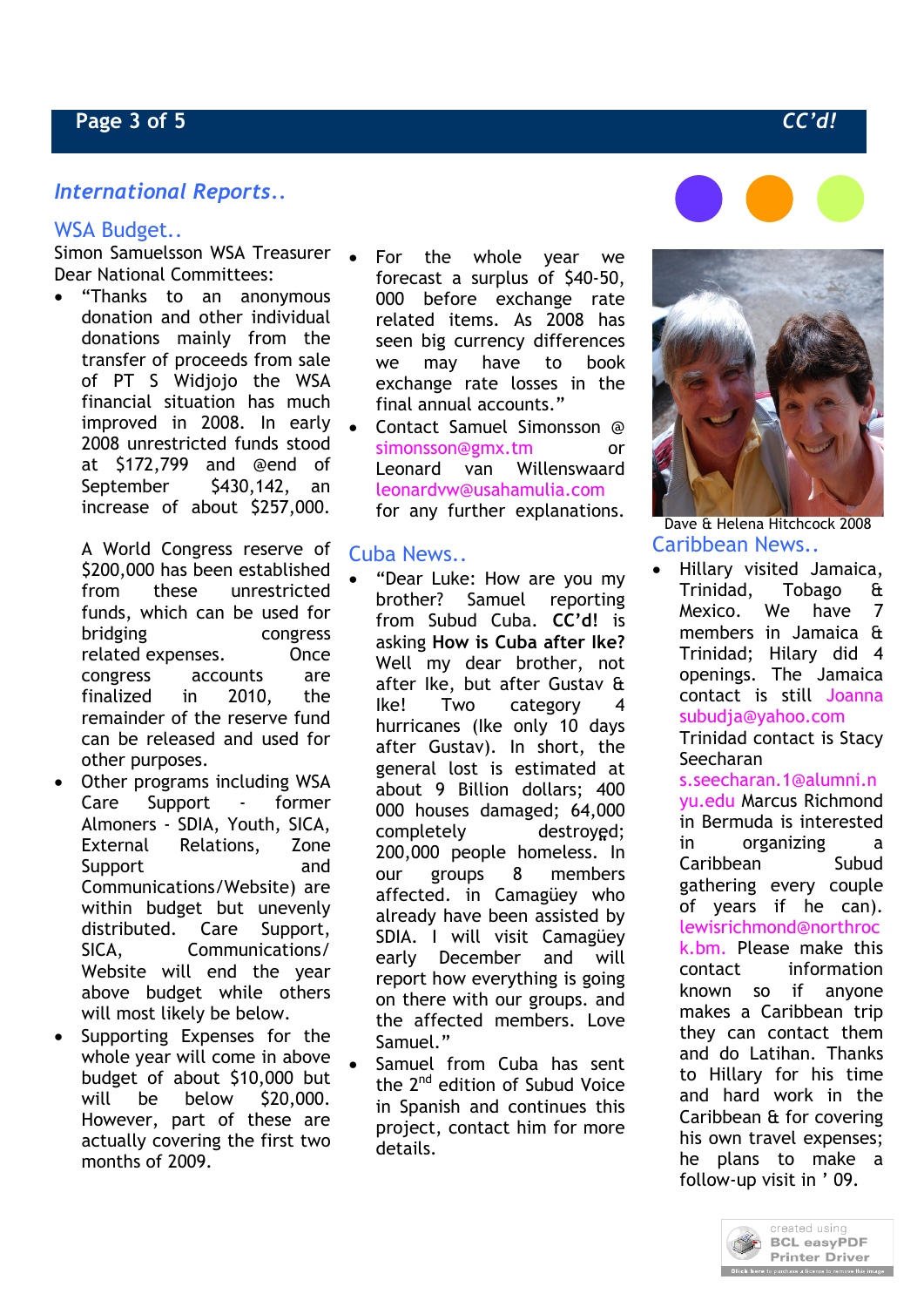# **Page 4 of 5** *CC'd!*

*SUSA's Christmas/Holiday Gift Shop!* This is a blatant sales message to encourage you to support your Subud brothers and sisters in their art, music, writing and enterprises! There is a bigger variety than ever before, of CDs, books, art and

stores. Feel free to please share the store with friends and relatives who might also like to buy some interesting offerings. http://www.subudusa. org/GiftShopOnline.ht ml#Ordering

*"..If you can start enterprises you will gradually be able to feel "Oh, this is the closeness of God, this is the Love of God for man. " Bapak, Melbourne 1976*

# *Projects/Enterprise Corner*

**Markets Intelligence (MI) Profile** Luke Penseney of Subud Mississauga (25 kms.west of Toronto) has run MI his strategic research/advisory firm since 1997 focused on global resources & mining companies in particular. MI produces a quarterly strategic review for senior-mid.level (mostly gold) companies requiring market positioning input & perspective from both investors & research mom Both investors a research applied MI' strategic review process to oil & gas; forest products; banking/insurance; telcom & manufacturing sectors over the past 15 years; As a sideline (!) Luke does occasional work counselling for Subud/non-Subud members seeking talent application guidance;MI website**:** www.marketsintelligence.com Send your enterprise Profile to penseney@rogers.com

## *Bapak's comments on Enterprise* (various Talks courtesy SUSA SES'08 team)

"SO if you are running an enterprise that doesn't make profit, keep on with it. Find the reason, find where the fault lies. If you can find the fault in your enterprise, you can then go ahead and work to put it right. (76) If you can start some enterprises you will gradually be able to feel "Oh, this is the closeness of God, this is the Love of God for man. Although I am active in these ways, God is always present, always

overhead, always with me." (93) Bapak wants to explain another thing: when you do enterprises, Bapak doesn't intend or doesn't have the idea that each of you separately do your own enterprises. Because everything that we do will become easy, will become light, will become possible if we cooperate. Organization and cooperation is strength and power. (119) What is the meaning of working together? The meaning of working together is that you give everybody a value – everyone who works has a value. You do not look down or deprecate someone who maybe isn't clever, If you want to be successful you must value people like that, you must teach them. Even people who know nothing, who are able to do nothing, you must take them and teach them and show them how to work and to do something that is useful. Then we will truly be a brotherhood and we will be truly united. We will be truly powerful and able to achieve something. (120)…What is really needed is a true feeling of harmony, a true oneness whereby the top and the bottom look after each other and care for each other." Sources: (76) MEB 3 1976; (93) 72TJK 3 1972, Cilandak; (119) 81 SAO 3 1981, Sao Paulo; (120) 78 PER 3 1978, Perth; (123) 77 BRIS4 1977 Bristol



**Bapak @ PTS Widjojo bu[ilding 1981](http://www.pdfonline.com/easypdf/?gad=CLjUiqcCEgjbNejkqKEugRjG27j-AyCw_-AP)**